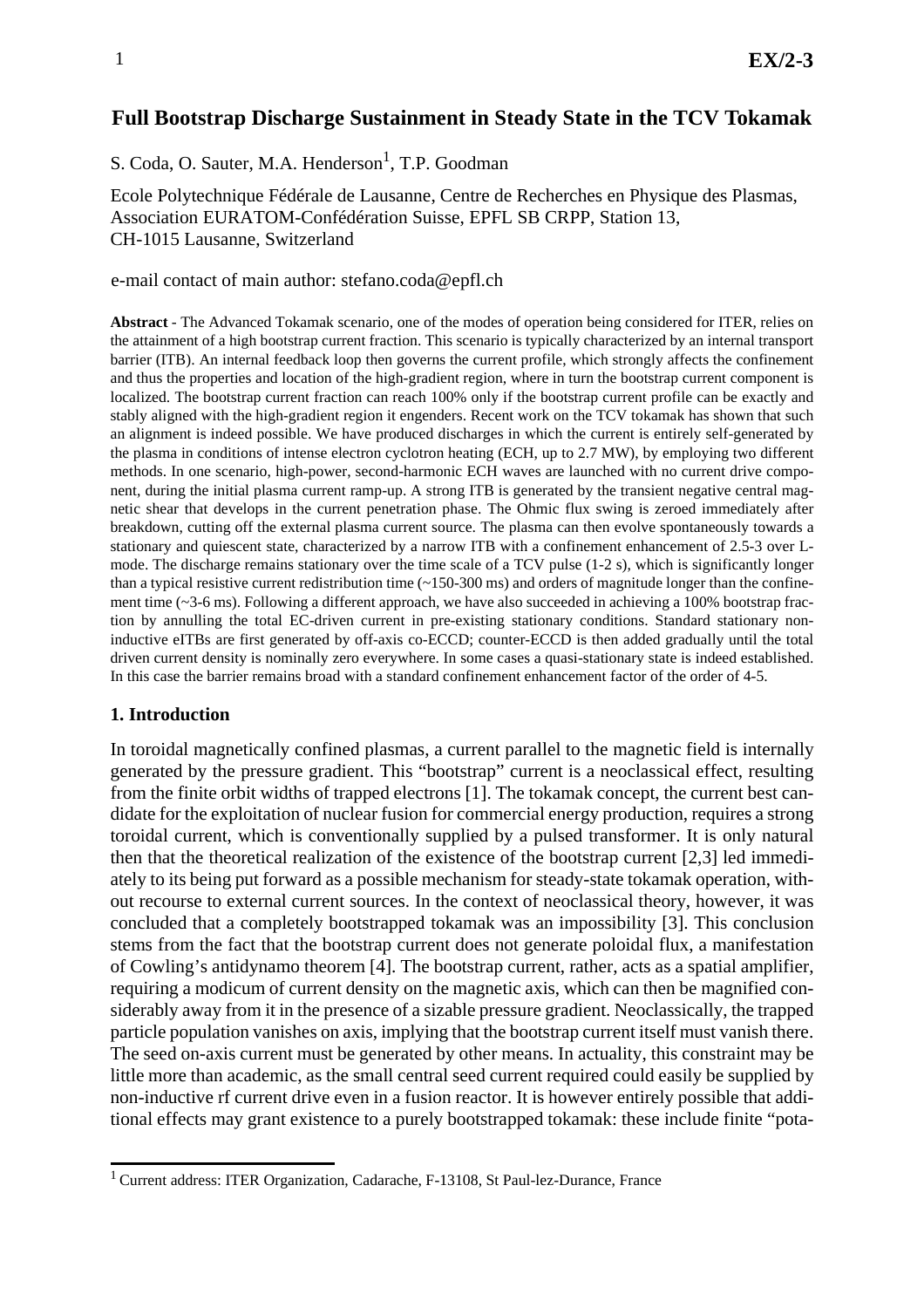to" orbits near the magnetic axis [5] and flux-generating microtearing-mode turbulence [6], both of which can cause effective nonclassical diffusion of current towards the plasma center.

A more significant obstacle to the achievement of a perfectly bootstrapped tokamak could be expected to arise from the collapsing of the degree of freedom represented by an external current source, whether Ohmic or non-inductive. The current density profile has a strong influence on the plasma confinement, which determines the pressure profile, which in turn determines the bootstrap current density. If the latter constitutes the *entire* current density, it follows that the pressure-current system must be completely self-consistent. Whether this is possible depends on the exact details of the physics governing plasma confinement. In view of this, even a small external current, whether co- or counter-directed, could well be tailored to compensate for a misalignment between the current and the pressure gradient.

The absence of external current sources therefore adds further constraints to the inescapable requirements of MHD equilibrium and stability. This suggests that either a 95% or 105% bootstrap fraction could be more readily achievable than 100% and still constitute a viable route to a steady-state fusion reactor. It is clear however that the question of whether a stationary, fully bootstrapped tokamak discharge is possible remains fundamental and is rich in physics implications.

Following the experimental demonstration of the existence of the bootstrap current in an octupole device [7], pioneering experiments on the CDX-U and DIII-D devices [8,9] succeeded in demonstrating the spontaneous generation of pressure-driven parallel currents in the absence of external current sources. In these experiments, plasma breakdown was achieved by electron cyclotron heating (ECH) alone, and the magnetic topology was observed to evolve to closed, nested flux surfaces. In the fusion program, scenarios featuring a high bootstrap current fraction have fallen primarily within the purview of research on the so-called Advanced Tokamak (AT) concept [10-13]. The AT route to nuclear fusion focuses on the attainment of steady state and therefore requires a high degree of current self-sustainment to moderate the amount of rf power required for current drive. This in turn mandates sufficiently high pressure gradients in the plasma core, which in practice can only occur in the presence of internal transport barriers (ITBs). An ITB results naturally in a hollow bootstrap current profile, and negative central magnetic shear is generally understood to cause improved confinement and to sustain the ITB in turn [14- 16]. Notable results have been reported in particular from the JT-60U tokamak, where bootstrap overdrive has been demonstrated both by Ohmic transformer recharging and by zeroing the loop voltage in the presence of counter-current drive [17].

Stationary conditions aid greatly in the determination of the bootstrap current fraction unless accurate measurements of the plasma inductance are available. The surface loop voltage can be written as  $V_s = R_p I_{p,ind} + d(L_{int}I_{p,tot})/dt$ , where  $R_p$  is the plasma resistance,  $L_{int} = \mu_0 R_0 I_i/2$  is the internal plasma inductance,  $R_0$  is the plasma major radius,  $l_i$  is the normalized internal inductance per unit length, and  $I_{p,tot}$  and  $I_{p,tod}$  are the total plasma current and its inductive component, respectively. If conditions are not stationary, a zero or negative loop voltage cannot be construed to imply noninductive sustainment or overdrive  $(I_{p,ind} \le 0)$  unless both the total current and the internal inductance are known to be non-decreasing. If the externally applied loop voltage  $V_{ext}$ , rather than the measured surface voltage, is made to be zero or negative, a similar consideration applies since  $V_{ext}=V_s+L_{ext}d(I_{p,tot})/dt$ ,  $L_{ext}$  being the external plasma inductance.

To answer the question of the attainability of "exact" bootstrap current alignment and 100% bootstrap fraction, true steady state is required. Not only must the bootstrap current profile align exactly with the high-gradient region it engenders, this must additionally be a stable equilibrium point of the internal bootstrap feedback loop: i.e., an outward displacement of the current density peak must cause the point of steepest pressure gradient to lag on the inboard side, and vice versa. Any misalignment will play itself out over a resistive diffusion time scale. Additionally, all external non-inductive current drive sources must be accurately controlled to ensure their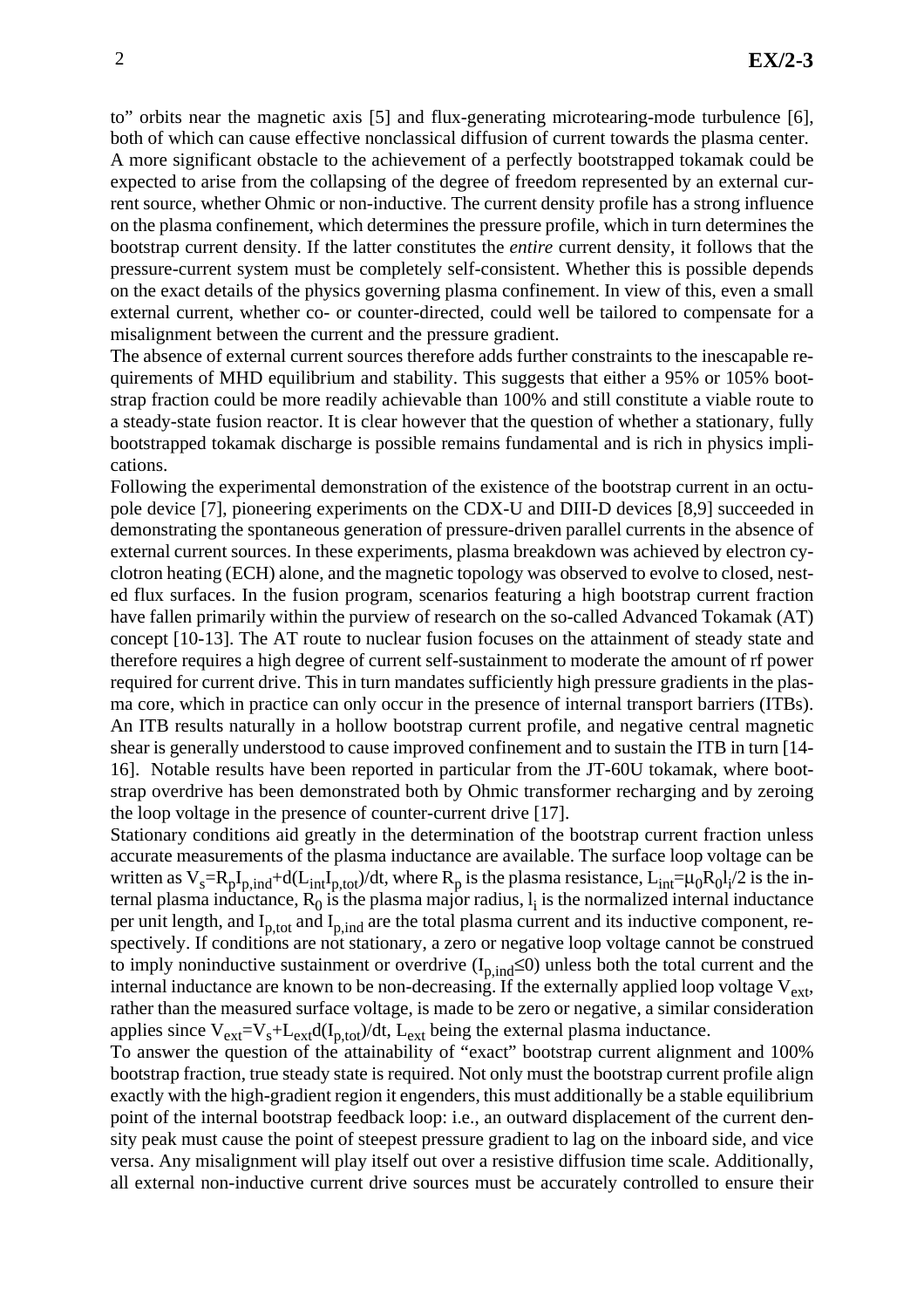overall contribution is naught. Achieving these conditions would also provide for a quantitative validation of the neoclassical bootstrap current theory [1,18] in a reactor-relevant scenario.

Recent work on the TCV tokamak [19] has succeeded in demonstrating the feasibility of a steady-state, fully bootstrapped tokamak. We have produced stable discharges in which the current is entirely self-generated by the plasma in conditions of intense ECH [20]. This is the culmination of several years of research on electron barriers (eITBs), during which the bootstrap current fraction was steadily enhanced up to its current value of 100% [21-23]. These discharges are stationary on the time scale of a TCV pulse (1-2 s), which is significantly longer than a typical resistive current redistribution time (~150-300 ms) and orders of magnitude longer than the confinement time  $({\sim}3{\text -}6 \text{ ms})$ .

The ECH system employed in these experiments consists of 6 second-harmonic X-mode (X2), 82.7-GHz gyrotrons, delivering 0.45 MW each to the plasma through 6 independent launchers that can be steered in real time to adjust the deposition locations and parallel wave numbers [24]. The vacuum toroidal field in all cases is 1.43 T.

The remainder of the paper is organized as follows. Section 2 describes the steady-state discharges performed in the absence of current drive, whereas section 3 reports on an alternative scenario with balanced co- and counter- electron cyclotron current drive (ECCD). Conclusions are offered in section 4, which concludes the paper.

#### **2. Bootstrapped tokamak without current drive**

#### *2.1. Operational scenario*

To test the possibility of full bootstrap sustainment in the absence of any external current sources, the following experimental strategy was employed. Strong ECH, up to 2.7 MW, is applied in the plasma core during a current ramp. This is a widely utilized technique for generating transient ITBs [15]. The drastic resulting increase in the core temperature and thus in the conductivity slows down the current penetration and induces a hollow current profile. Confinement is dramatically enhanced in the negative magnetic shear region and an ITB is formed. Since our objective was to achieve a current that could be sustained by neoclassical effects alone, which was expected to be in the 30-80 kA range, we could not begin the heated ramp from an established equilibrium condition. Rather, we enacted this scenario during the initial current rampup following plasma formation. ECH is applied typically in two power steps, from 0 to 15-25 ms after the initial breakdown, with the first step occurring as early as the preionization time preceding the start of the inductive current ramp-up. The injection angles are adjusted to render the beam exactly perpendicular to the total magnetic field at the point of absorption, within experimental accuracy, in order to minimize ECCD. At 6 ms after breakdown, the current in the transformer primary coil is clamped to a constant value, shutting off the external current source altogether. From this point onward, 100% first-pass power absorption is achieved.

As current penetration is occurring along with the initial formation of closed flux surfaces and during the plasma expansion and shaping phase, this technique is fraught with difficulties, primarily engendered by the strong pressure and current gradients leading to often virulent MHD instabilites. These instabilities can accelerate current penetration, degrade the barrier quality, and often lead to disruption. Steering a course that maintains a sufficient ITB quality required a lengthy empirical adjustment of parameters, discharge after discharge. The primary parameters are the timing of the ECH power waveforms, the deposition locations, the imposed loop voltage at breakdown, and the plasma density. In particular, a deposition as central as possible was generally found to be best (see Fig. 1). This has the additional advantage of facilitating the zeroing of the current-drive component, as the poloidal field vanishes on axis. The aiming accuracy of the ECH launchers is  $\pm 0.2^{\circ}$  in the poloidal plane [24], and of the order of  $\pm 0.5^{\circ}$  in the toroidal direction, which corresponds to variations in ECCD of the order of 2-4 kA. More sig-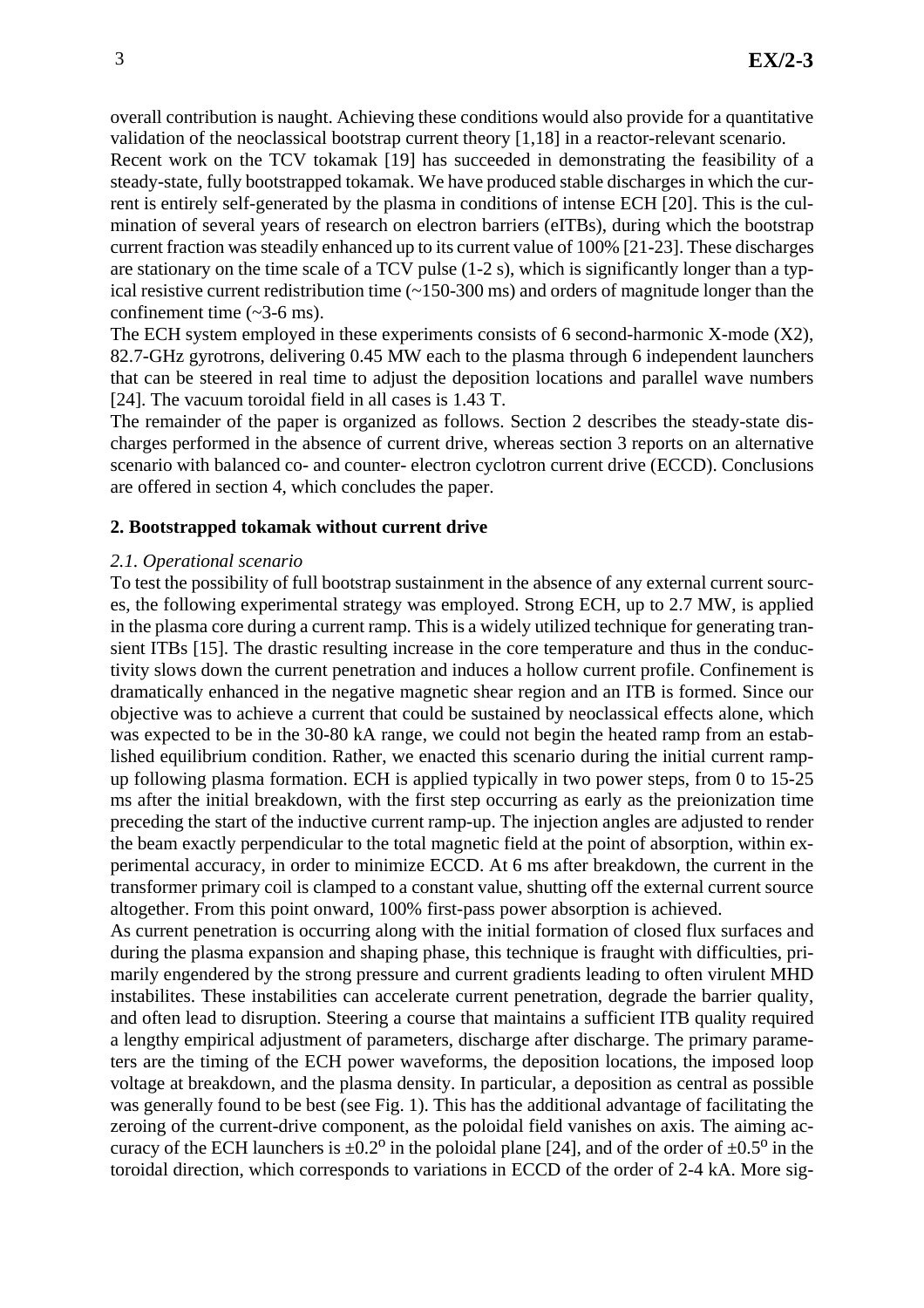

*FIG. 1. Ray trajectories calculated by the ray-tracing code Toray-GA [25] for TCV discharge 34428 at time 0.035 s (poloidal and top views). The beams are launched by four upper and two lower launchers. The wave propagates in the blue region and is absorbed primarily in the yellow region, located at* ρ*<0.25. The cross represents the magnetic axis.*

of clamping (breakdown  $+ 6$  ms), after which the coil current is kept constant by feedback control of the voltage based on the measurement of the coil current itself. The typical loop voltage at breakdown is 4.5-5 V, as opposed to the 10 V employed usually. Finally, while the role of the



*FIG. 2. Early evolution of discharge 34428. MHD modes are visible as bursts in soft X-ray emission and magnetic probe signals.*

nificant are the uncertainties in the plasma equilibrium reconstruction, in the launcher angle calibration, and in the ray-tracing calculations that are the first step for ECCD estimation; as a result, the ECCD component is known to within an accuracy of the order of 5-8 kA.

Crucial to the avoidance of the most aggressive MHD modes is tailoring the current rise to prevent the surface loop voltage from changing sign (see Fig. 2), i.e. to avoid negative current injection. While a slight current overshoot appears inevitable, keeping  $V<sub>s</sub>$ non-negative has proven possible. To this end, the current ramp is not piloted by feedback operation of the Ohmic transformer, as is usually the case; rather, the latter is driven with a purely feedforward voltage up to the time

density in navigating through the formation phase is less clear, a lower density seems generally advantageous for mode avoidance. Line-averaged densities of 0.7-  $1.0x10^{19}$  m<sup>-3</sup> are typical for these discharges.

#### *2.2. Results*

During the current ramp phase an eITB is formed, at a location between  $p=0.25$  and 0.45 (ρ being a radial flux-surface coordinate equal to the normalized enclosed plasma volume), resulting in an energy confinement enhancement over L-mode (H factor) between 2.5 and 6. (The upper values are typical of eITBs sustained in steady state by off-axis co-current drive and central ECH on TCV [23].) The barrier then moves inward and the high-confinement region shrinks over a resistive time scale of 0.2-0.3 s. The end state is characterized by a narrow eITB at ρ~0.25 with a reduced H factor of the order of 2.5-3.5. The pressure profile shapes of these different eITB profiles and of a reference Ohmic discharge are shown in Fig. 3. In view of the natural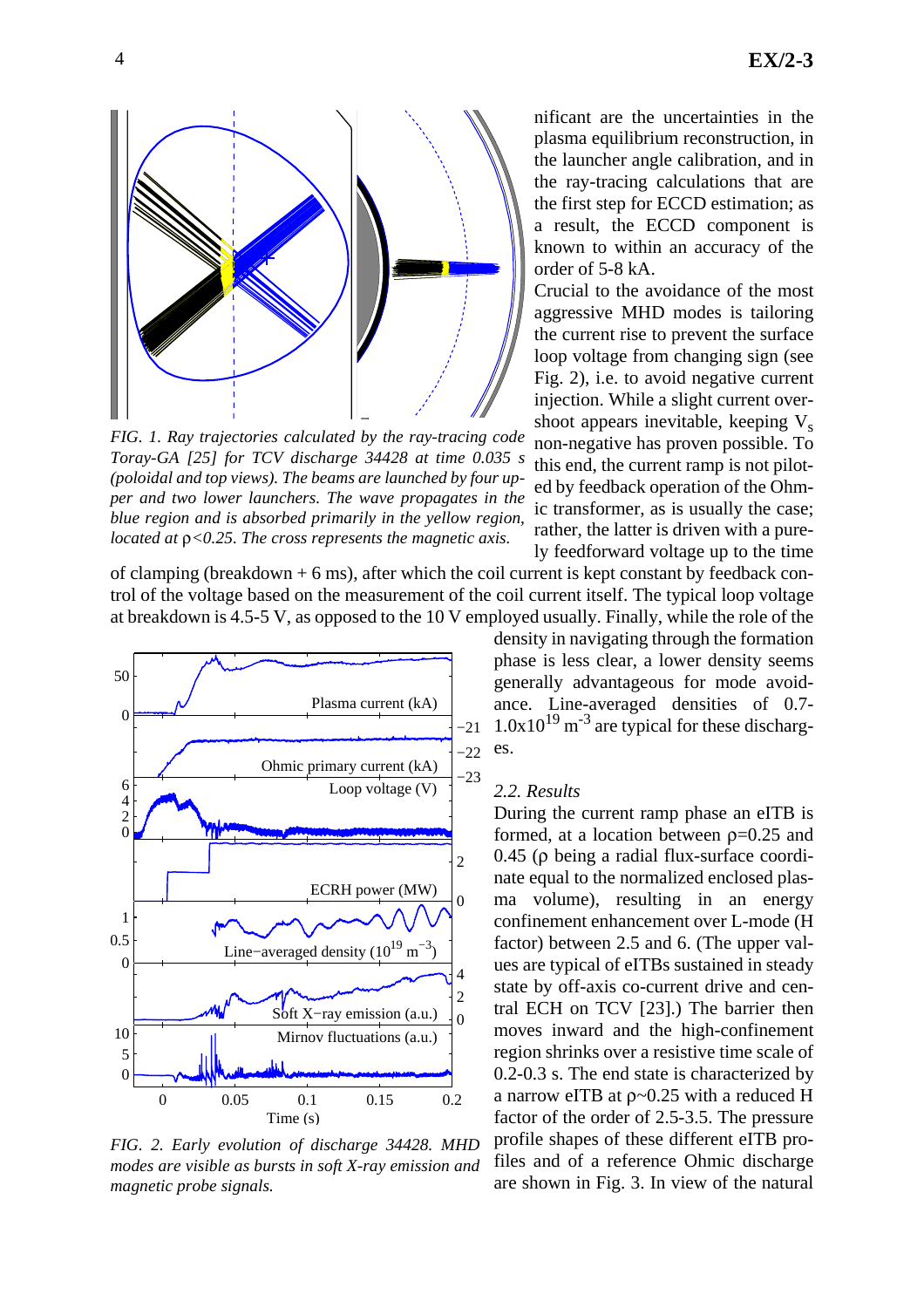and it is possible that a more rapid re-  $0.2$ cumstantial evidence indicates that <sub>0.8</sub> evolution of the plasma, the achievement of an initial H higher than 3 appears unnecessary, simply delaying the attainment of steady state. Cirby lowering the target density the initial confinement is lower and the establishment of an overly broad barrier can be avoided (see Fig. 4). Nevertheless, in practice the time required for the discharge to fully stabilize is the same, approximately 1 s. No systematic parameter scans however have been performed thus far laxation can be achieved.

Once the plasma becomes stationary, it remains in steady state for the duration of the discharge, limited only by the 2-s maximum length of the gyrotron pulse. Two representative cases are shown in Fig. 4: a 55 kA discharge sustained for 1 s at a line- $0.8x10^{19}$  m<sup>-3</sup>. Even though the loca-



averaged density 1x10<sup>19</sup> m<sup>-3</sup> and a co- and counter-ECCD and 100% bootstrap, also representa-71 kA discharge sustained for 0.8 s at *tive of a typical TCV eITB; green) and 33476 (Ohmic; black).FIG. 3. Normalized electron pressure profiles for TCV discharges 34428 (narrow eITB with no ECCD and 100% bootstrap, line-averaged density ~1x1019 m-3; red), 34533 (similar with density ~0.8x1019 m-3), 34175 (broad eITB with balanced*

tion of the barrier is the same (Fig. 3), the low-density case displays better confinement (peak pressure 13.7 vs. 8.1 kPa). The current is stable to within 2%. For the time scales of TCV these discharges are steady-state for all practical purposes. The one parameter that is difficult to control within less than a few percent is the density, which is slowly drifting in the cases shown. Similar results have been obtained at lower power: the maximum current driven at half power (1.35 MW) is 35 kA [20]. For comparison, the maximum steady-state currents driven by ECCD on TCV are 210 and 160 kA at 2.7 and 1.35 MW, respectively [27].

#### *2.3. Bootstrap current validation*

The current density profile is not directly measured at present on TCV. Hence validation of the bootstrap current model is limited to the value of the total self-driven current. For the discharges shown in Fig. 4, the formulas from Ref. 18 yield 43 and 52 kA, respectively, vs. measured values of 55 and 71 kA. Uncertainties in the underlying measurements result in an uncertainty of the order of 20% in the calculated bootstrap current. The plasma current measurement has an absolute uncertainty of  $\sim$  2 kA, to which must be added the 5-8 kA uncertainty in the estimation of the residual ECCD current. However, even with due consideration of these uncertainties, from the limited data set available at present it appears that the bootstrap current may be larger than theoretically predicted. The effective diffusion due to potato orbits [5], not included in Ref. 18, and to turbulence [6] may be partly responsible for the discrepancy.

#### *2.4. MHD activity*

As discussed in subsection 2.1, MHD modes are always destabilized during the current rampup under strong heating. The modes appear on edge magnetic probe signals as rapid bursts (see Fig. 2) at frequencies below 20 kHz, with predominant toroidal wave number  $n=1$ , typically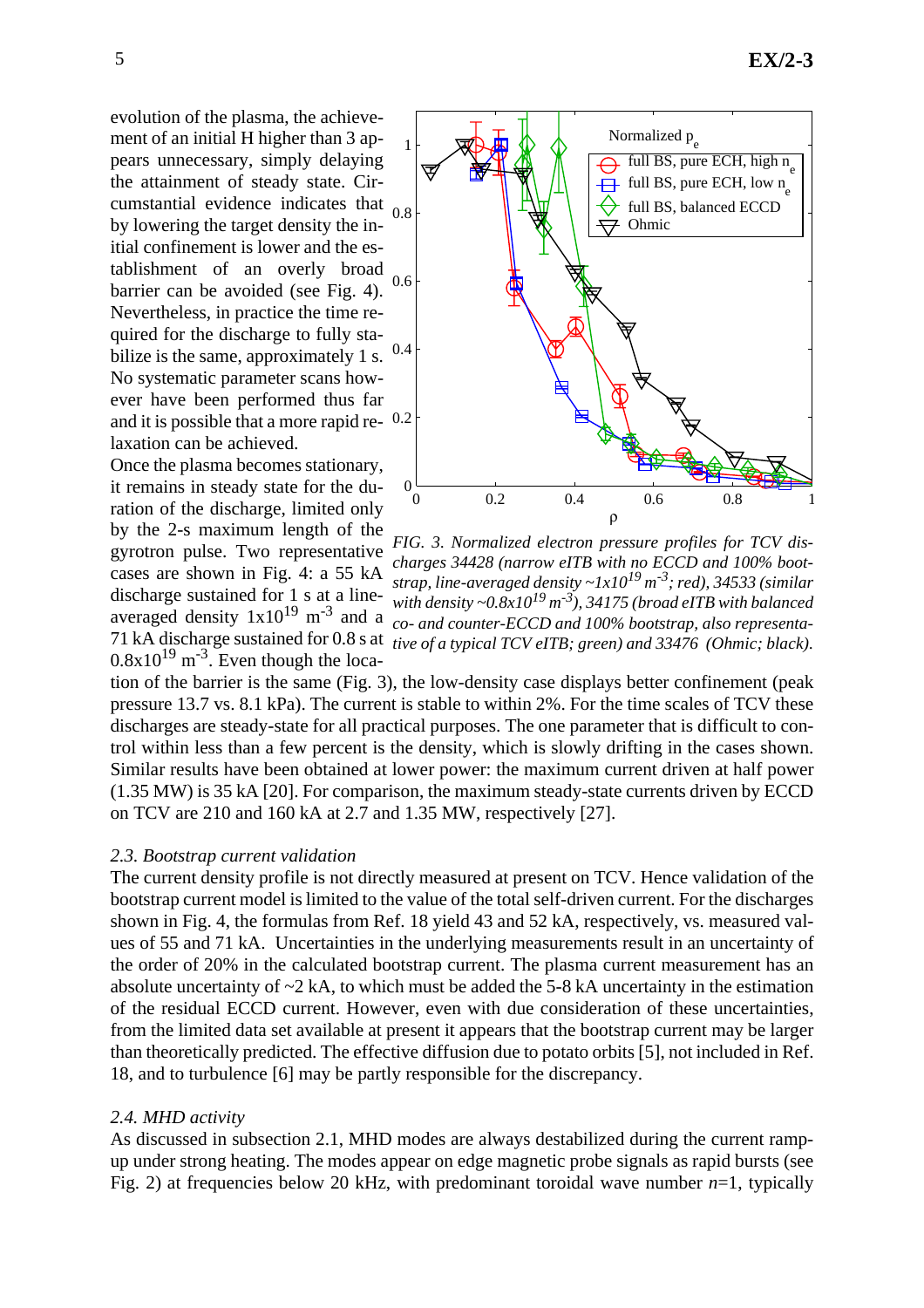

*FIG. 4. TCV discharges (a) 34428 and (b) 34533. There are no external current sources from 0.02 to 1.9 s. A stable current of (a) 55 kA, (b) 71 kA (to within 2%) is supplied by the bootstrap mechanism from (a) 0.9 s and (b) 1.1 s to 1.9 s. The energy confinement enhancement factor*  $H_{RLW}$  *is scaled to the TCV L-mode confinement scaling (the Rebut-Lallia-Watkins scaling [26].*

only lasting a few cycles and causing transient reductions in confinement. Kink modes may be expected to be destabilized during the ramp at a succession of rational safety-factor values, owing to the strong pressure and current gradients at play. The highly dynamic nature of the scenario lends only limited reproducibility to the mode history, favoring an empirical approach to develop practical "recipes", described in subsection 2.1, to prevent the most virulent modes that lead to a major disruption. As a counter-example to Fig. 2, Fig. 5 demonstrates the disruptive effect of allowing the loop voltage to change sign.

### **3. Bootstrapped tokamak with balanced co- and counter-current drive**

A second strategy was also employed to demonstrate the possibility of full bootstrap discharge sustainment. Strong, stable eITBs with H>4 are routinely generated in TCV by a combination of off-axis co-ECCD and central heating without any inductive current [21-23]. In these scenar-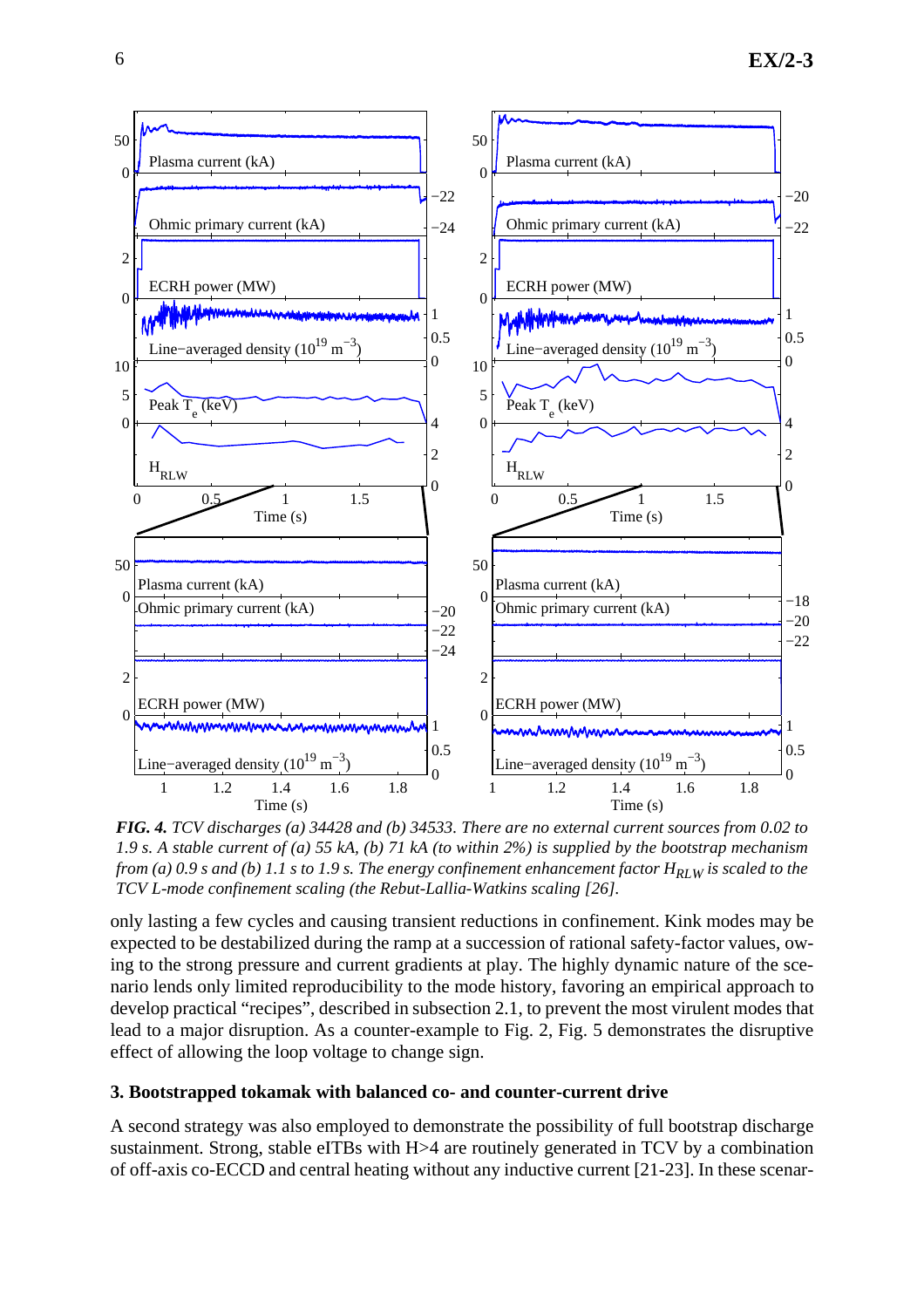between 60 and 80%. By adding off-axis 50 ios the bootstrap current fraction is typically counter-ECCD beams to balance the co-ECCD component exactly (Fig. 6), the total driven current can be annulled, leaving only the bootstrap component to sustain the eITB. If the ECCD cancellation is exact, these discharges differ from the ones without ECCD only in the much broader deposition profile and in a stronger suprathermal electron population. In these discharges the barrier does not shrink as in the scenario described in section 2, rather it remains broad as shown in Fig. 3. This often results in MHD activity causing oscillations and drifts both in confinement and in the total current. Nevertheless, in some of these cases a quasistationary state is reached [20], such as in the example shown in Fig. 7, from  $\sim$ 1.7 s; note that later in the discharge an internal plasma reorganization causes a spontaneous current increase. Thus far we have not reached steady-state conditions comparable *FIG. 5. TCV discharge 34233. The loop voltage* to the scenario without ECCD, but the research investment in the balanced-ECCD *disrupt the plasma.* strategy has been more limited up to now.



*changes sign at 0.025 s, and the ensuing MHD modes*



*FIG. 6. Ray trajectories calculated by the raytracing code Toray-GA [25] for TCV discharge 34175 at time 1.8 s (poloidal and top views). Co- and counter-ECCD beams are matched pairwise. The waves are absorbed primarily in the regions shaded in yellow.*



*FIG. 7. TCV discharge 34175. The ECH power traces correspond to co- (blue) and counter- (red) current drive. The total nominal driven current after 1.5 s is zero.*